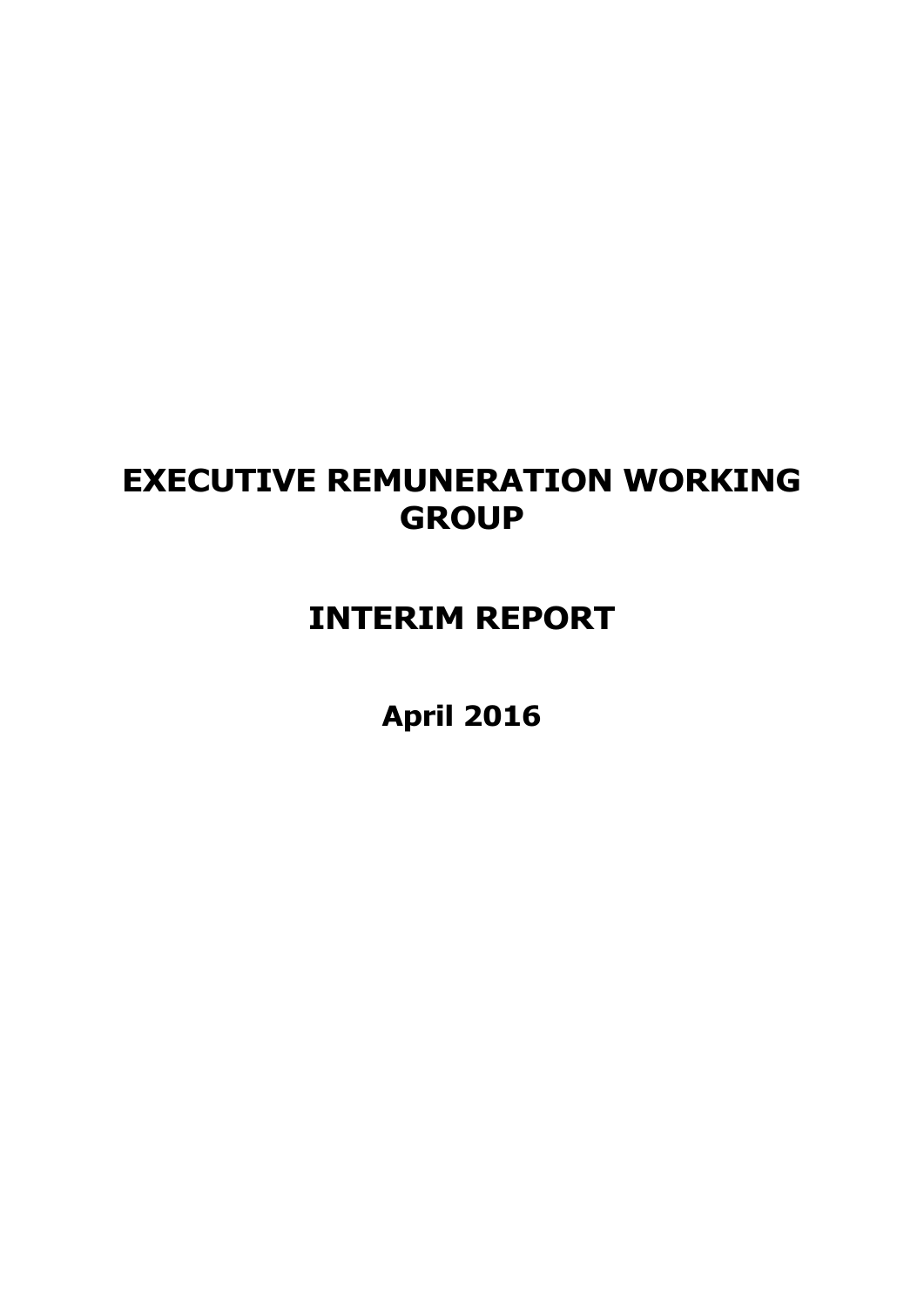# **Contents**

| Introduction from the Executive Remuneration Working Group Chairman | 3  |
|---------------------------------------------------------------------|----|
| Introduction to the Executive Remuneration Working Group            | 5  |
| Outline of the Interim Report                                       | 5  |
| Part 1 - Key Proposals of the Working Group                         | 6  |
| Part 2 – Discussion on Alternative Structures                       | 8  |
| Part 3 – Consultation on Parameters                                 | 10 |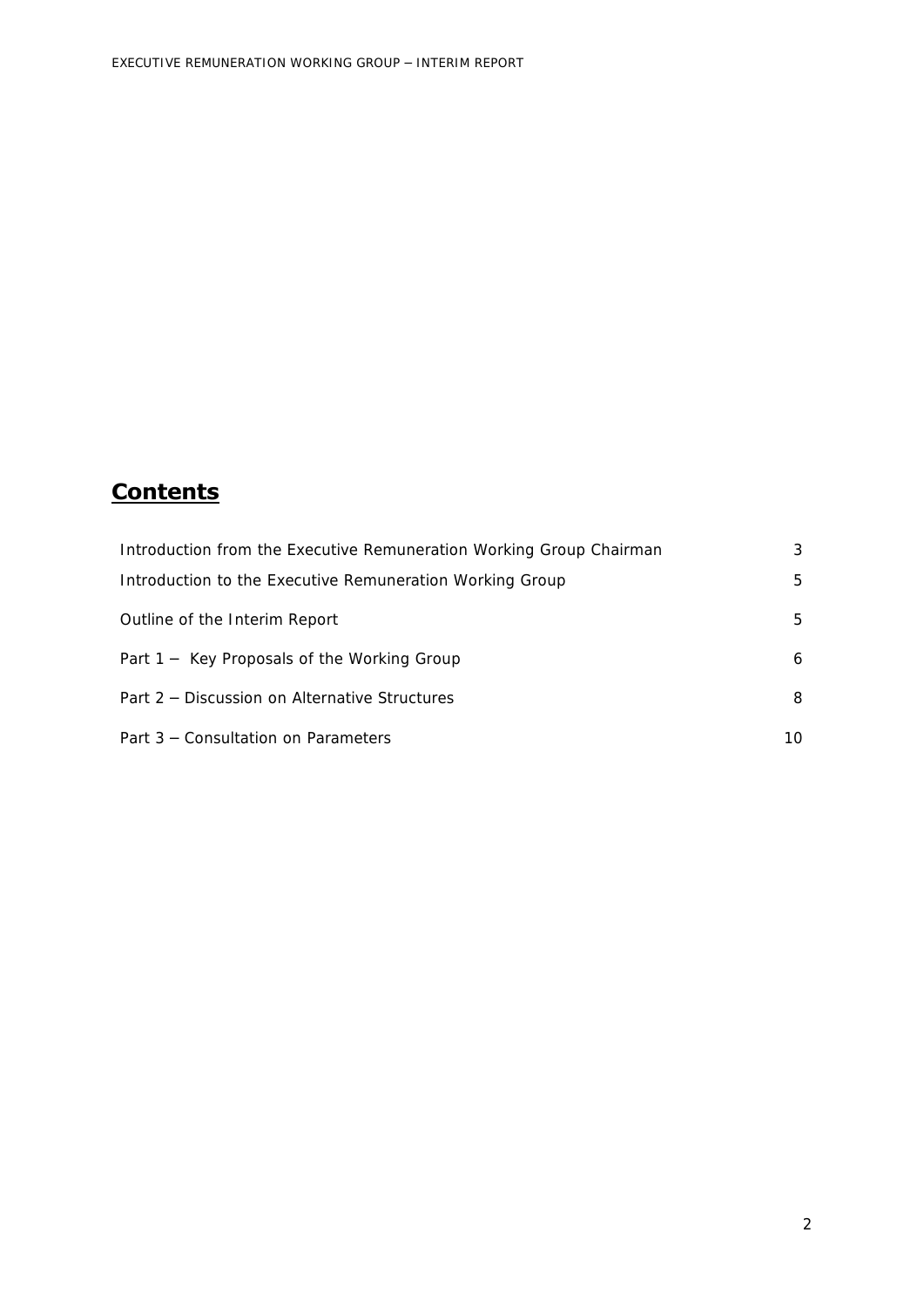# **Introduction from the Executive Remuneration Working Group Chairman**

The Working Group believes the current approach to executive pay in UK listed companies is not fit for purpose, and has resulted in a poor of alignment of interests between executives, shareholders and the company. This is a difficult problem and there have been several attempts at reform. We are confident that widespread engagement will result in a better outcome.

The FTSE is trading at broadly the same levels as eighteen years ago and 10% below its peak– however executive pay over the same period has more than trebled and there is an increasing disparity between average wages and executive wages. This misalignment has resulted in widespread scepticism and loss of public confidence. Failure has sometimes been rewarded, and use of median comparators has driven disproportionate rises in executive remuneration. This is ultimately damaging to the listed company sector. At the same time, Boards have sometimes outsourced remuneration to consultants, reducing accountability and creating unwanted outcomes.

The Working Group believes that greater transparency, clearer alignment of shareholder, company and executive interests, more accountability on the part of Remuneration Committees and greater engagement with and control by shareholders, working through company boards, are vital to restore confidence in a system widely seen as broken. Company, shareholder and executive interests need to be much more closely aligned and "ownership" of this issue returned to shareholders and the broader public.

Specific concerns where the Working Group seeks further input are:

- **Transparency**: Retrospective reporting of targets should be strongly encouraged so as to allow everyone to understand how bonus was calculated. Full retrospective disclosure of performance targets builds on the excellent work of the Financial Reporting Council in 2012 and would help re-establish trust between companies and shareholders. Remuneration Committees should also report where they have used discretion – upwards or downwards, including impact of share buy backs, employee buyouts and malus.
- **Shareholder Engagement**: Shareholders will need to analyse the proposed structures and payments from both a governance and investment perspective. The Investment Management industry has largely outsourced/insourced remuneration issues to Corporate Governance specialists, and fund managers are largely disengaged on incentives, even though they agree that incentives drive behaviour and outcomes. Greater disclosure of retrospective (and prospective) targets would help re-engage mainstream fund managers and sell side analysts.
- **Accountability**: Remuneration Committees need to be more accountable for the decisions they take. They need to ensure that remuneration outcomes are fully aligned with overall business performance and strategy. Discretion should be used, both upwards and downwards rather than committees relying on formulaic outcomes. Company Annual reports should include the total payment to the firm that provides advice to Remuneration Committee, not just the payment for advice on remuneration – this follows the practice used for auditors.
- **Flexibility:** Companies should move away from a "one-size fits all" remuneration model: remuneration structures should be more tailored to the individual needs of the business and company strategy, moving away from the use of median comparators and "remuneration creep". Remuneration Committee areas of judgement and discretion would include the required percentage share ownership for executives  $-e.g.$ 100% of annual total remuneration, including bonuses and LTIP's, which could be 500% or more of base pay – and the division of remuneration between fixed salaries, short-term bonus (where appropriate: these are not especially closely-aligned to shareholder interests) and long-term restricted shares.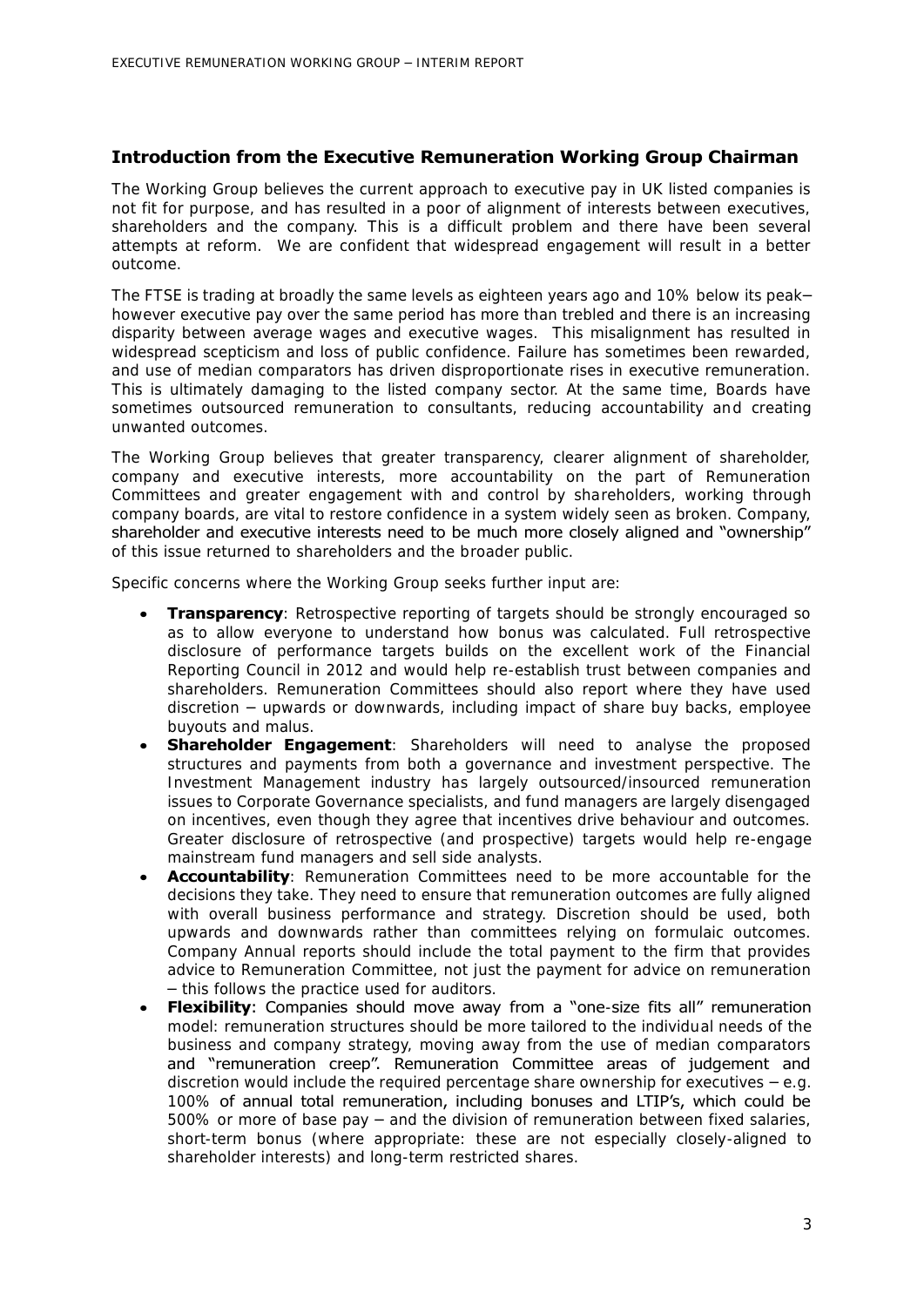Remuneration Committees should use their own judgement and knowledge of the company in setting performance targets, which are clear and transparent. They also need to be able to justify these often-complex decisions - for example explaining bonus plus LTIPs as a percentage of pre-tax profit, as is now the case in banking.

The Working Group's views will be outlined fully in our final report, but for this interim report and consultation we are focused on seeking views on some of the alternative structures which could be adopted and the parameters which would need to be established when moving from the current system to a more company specific approach. We look forward to receiving your feedback and thank you for contributing to this important project.

## **Nigel Wilson**

## **Chairman, Executive Remuneration Working Group**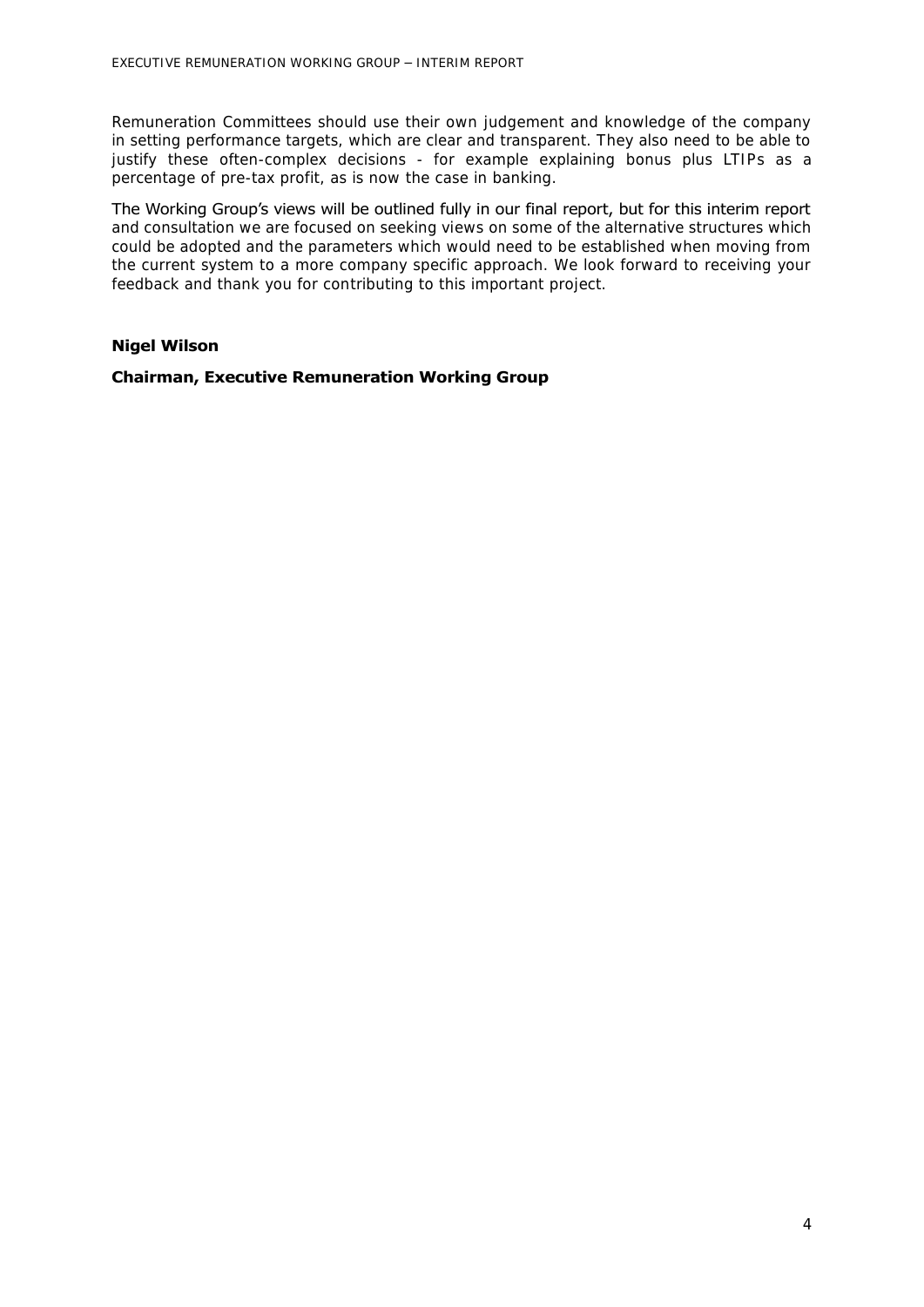## **Background to the Executive Remuneration Working Group**

The Investment Association and its members have, in recent years, been reviewing the current structures of executive pay, as there has been a developing view that the system is failing to align the interests of shareholders, businesses and executives. We understand that executives themselves also increasingly share this view.

In the Autumn of 2015, the Investment Association facilitated the formation of an independent Executive Remuneration Working Group to assess whether the current structure of remuneration, and in particular its complexity, was inhibiting company management from acting in the best long-term interests of companies and their investors.

The five members of the Working Group comprise representatives from companies, investors and asset owners to ensure views from across the investment chain are represented. For a list of members and the timeline of the work to date, for which the Investment Association has provided a secretariat, see Annex 1.

The IA has informed the Working Group of its intention to review, promptly after the publication of the Working Group's Final Report, whether to adopt the Working Group's recommendations in its Principles of Remuneration.

# **Outline of the Interim Report**

This Interim Report has been produced principally to support a series of roundtable discussions with a wide range of stakeholder groups, including remuneration committee chairmen, executives, HR and reward directors, asset managers, asset owners, company secretaries and other stakeholder groups including government and regulators. During the discussions the Working Group's current thinking will be discussed. There are three parts to the report, reflecting three different stages of thinking.

- 1. Key Proposals of the Working Group
- 2. Discussion on Alternative Structures
- 3. Consultation on Parameters

The roundtables will faciliate discussion around the potential benefits or drawbacks of the views expressed in the second and third parts of the report, and allow stakeholders to identify alternative options.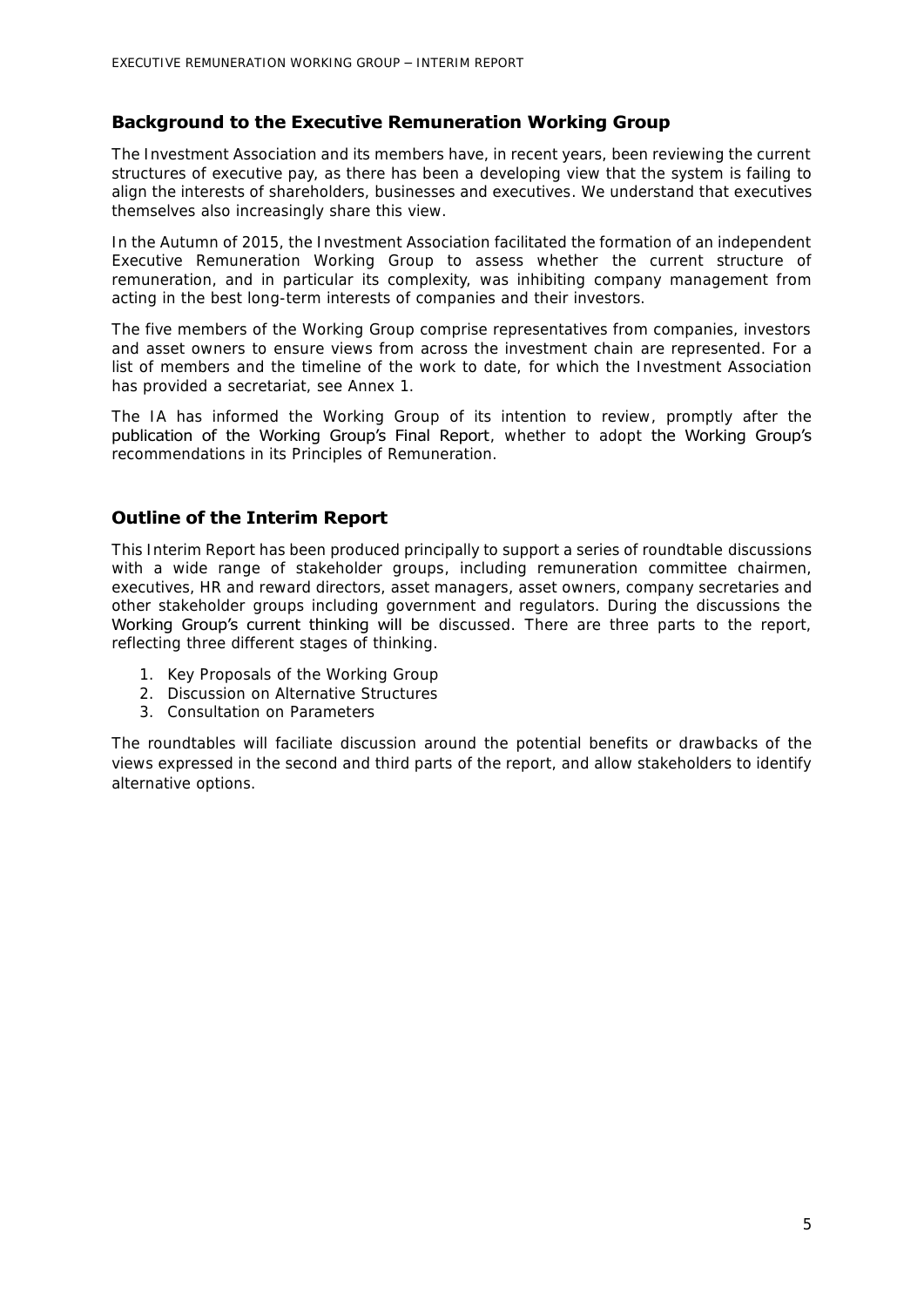# **Part 1 – Key Proposals of the Working Group**

The Working Group is of the opinion that the near-universal usage of a three-year LTIP model overly constrains consideration of other remuneration structures, which may be more appropriate to a company's own business model and strategy.

The Working Group believes that LTIPs, as currently constructed, while intended to provide a longer-term incentive and align executive reward with shareholder experience, can produce a number of unintended or perverse consequences. For example, LTIPs are intended to motivate executives to achieve certain goals over a longer period. However, companies can find it challenging to set targets that will still be relevant to their strategy and the wider economic environment in three years' time. This can lead executives to feel that they have little or no control over the outcomes of the awards. This can be particularly true when LTIPs use relative measures. This loss of "line of sight" between an executive's contribution and the outcome of the LTIP limits the effectiveness of the remuneration model.

In addition, fluctuations in payouts, the uncertainty attached to LTIPs and the introduction of restrictions such as malus, clawback and holding periods has also had the effect of driving up the overall size of executive remuneration, as remuneration committees increase fixed pay to achieve the remuneration levels they require to retain their executives.

The Working Group also understands that a growing and disproportionate amount of shareholder-company engagement is spent discussing executive remuneration, to the detriment of other potentially more significant issues. A simpler, more aligned remuneration structure could allow companies and investors to focus their engagement time on a wider set of strategic and governance issues.

Despite these issues with LTIPs, companies are generally encouraged to adopt an LTIP-style model to reflect best practice in the market. However, the Working Group believes that, for those companies whose business model is not well-suited to LTIPs per se, alternatives should be used and supported by shareholders.

The Working Group recommends that there is a deliberate re-set in the expectations of companies and asset managers and owners, such that companies will feel able to propose the remuneration structure that is in their judgement most appropriate whilst still meeting certain guidelines (which are detailed below). If adopted, this is likely to result in differing structures for differing companies, which will reflect the individual nature of the company and business model.

Based on the wide-ranging experience of the Working Group, reinforced by interviews with stakeholders, a set of underlying components to an effective remuneration structure are proposed. The Working Group considers that these components act as a guide for companies in the choice of the appropriate structure for them.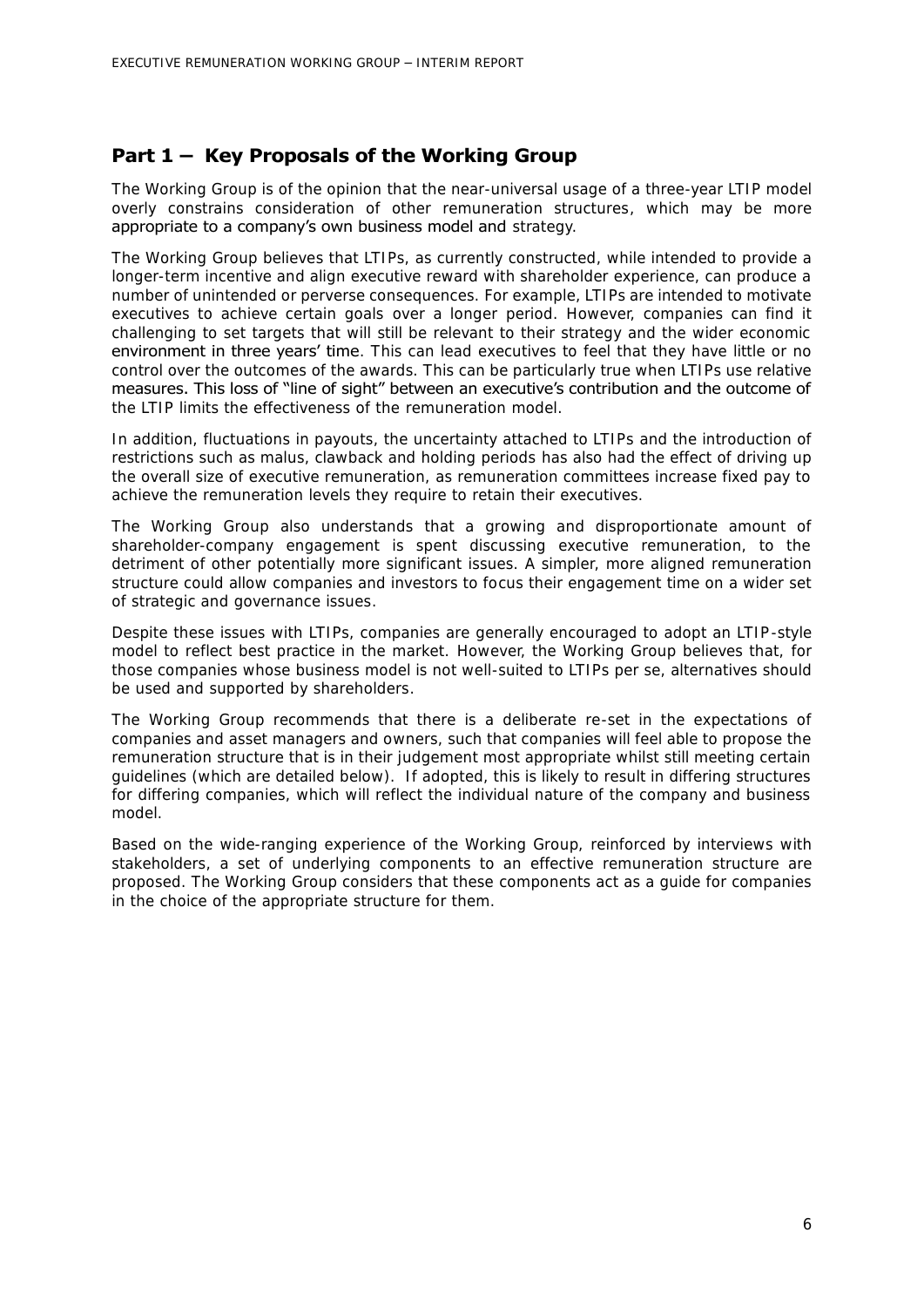- 1. Structures should be aligned with:
	- a. The interests of shareholders reward for creating shareholder value which should be linked to the shareholder experience
	- b. The performance of the company reward for contribution to good company performance and penalty for failure
	- c. The implementation of the company's long term strategy  $-$  reward for successfully implementing the strategy
	- d. The interests of other employees in the organisation remuneration structures for executive directors should be able to be applied to other employees in the organisation
	- e. Wider corporate and social responsibility goals
- 2. Structures should be simple meaning that they should be easily understandable for the participant, remuneration committees, investors and other stakeholders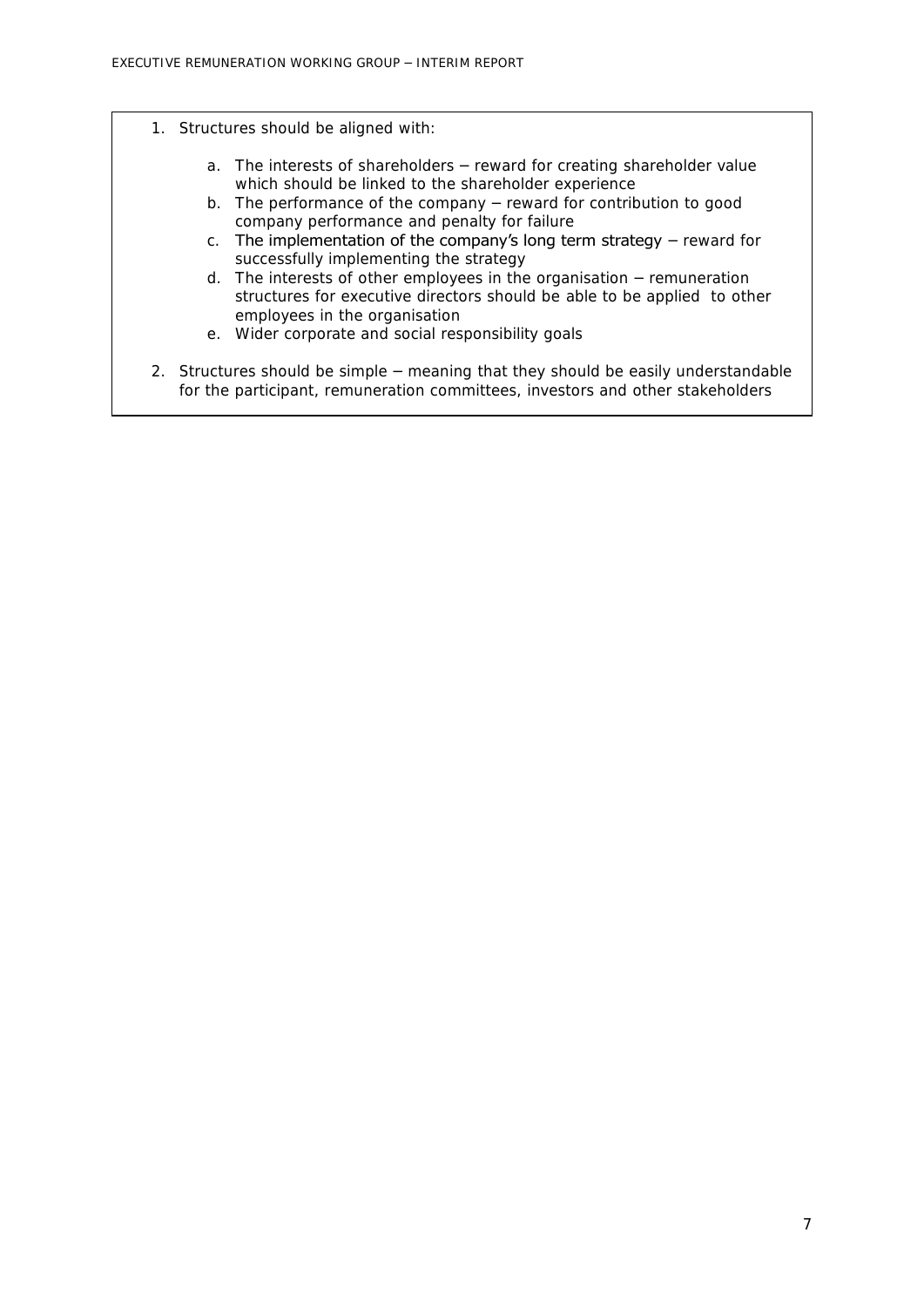# **Part 2 – Discussion on Alternative Structures**

A change to the system also requires an understanding of what alternatives exist, and under which conditions they might be acceptable to asset managers and owners. To this end, and to promote confidence amongst investors and ensure clearer expectations for all parties, the second part of this interim report briefly sets out some alternative structures. Without deflecting from a clear recommendation to embrace alternatives, the Working Group also believes that the current typical three-year LTIP remuneration structure may remain the most appropriate for some companies. The LTIP remuneration structure will therefore be considered in our proposals alongside a range of alternatives.

The Working Group has identified that there is a general acceptance of some elements of pay, such as salary, annual incentives (bonus) and pension/benefit arrangements. While there are specific issues that can be raised with these individual elements (in particular cash bonuses), most stakeholders maintain that these are standard elements of pay and they will remain as components of executive remuneration.

The Working Group has therefore analysed alternatives which have different forms of measurement for long-term performance, as this is the key area of dispute. For each alternative, the Working Group has explored why it might be appropriate for a particular company.

## **a. LTIP Model**

The LTIP (Long-Term Incentive Plan) model consists of a grant of shares that vest based on performance measured over a three to five-year period against a series of pre-agreed targets. Most awards are then subject to a further two-year holding period.

#### Why this structure might be suitable for some companies

Some of the companies that the Working Group has heard from believe that the current system works well for them, with the measurement of long-term performance through the LTIP alongside short-term performance measurement through the bonus motivating their executives. This system also helps to signal which aspects of their long-term strategy are important. They reported that this system works well when it is communicated effectively to participants, as well as if it has performance criteria that are stable over time. Some companies also value the fact that this structure has become embedded and is therefore well understood by participants.

#### **b. Deferral of bonus into shares**

Under this structure the bonus is paid partly in cash, with a significant proportion paid in shares that vest over a significant time period.

#### Why this structure might be suitable for some companies

The deferral structure may be suitable for companies with short business cycles, or where it is difficult to set meaningful long-term targets. It is simple to understand for participants as there is only one variable element - the bonus. It also simplifies the task of remuneration committees when setting targets, given the difficulty that many report in setting long-term targets. A similar structure could be used across the organisation for all employees, with a graduated level of deferral based on seniority. Pay will still vary with performance, as bonus outcomes reflect performance achieved during the year. A long-term holding period for part of the bonus, alongside significant shareholding guidelines, will maintain a long-term interest in shares for the executive and alignment with shareholders. Whilst some investors may have concerns that there are no long-term performance measures, the accumulation of bonus awards leads to an effective long-term share based executive interest.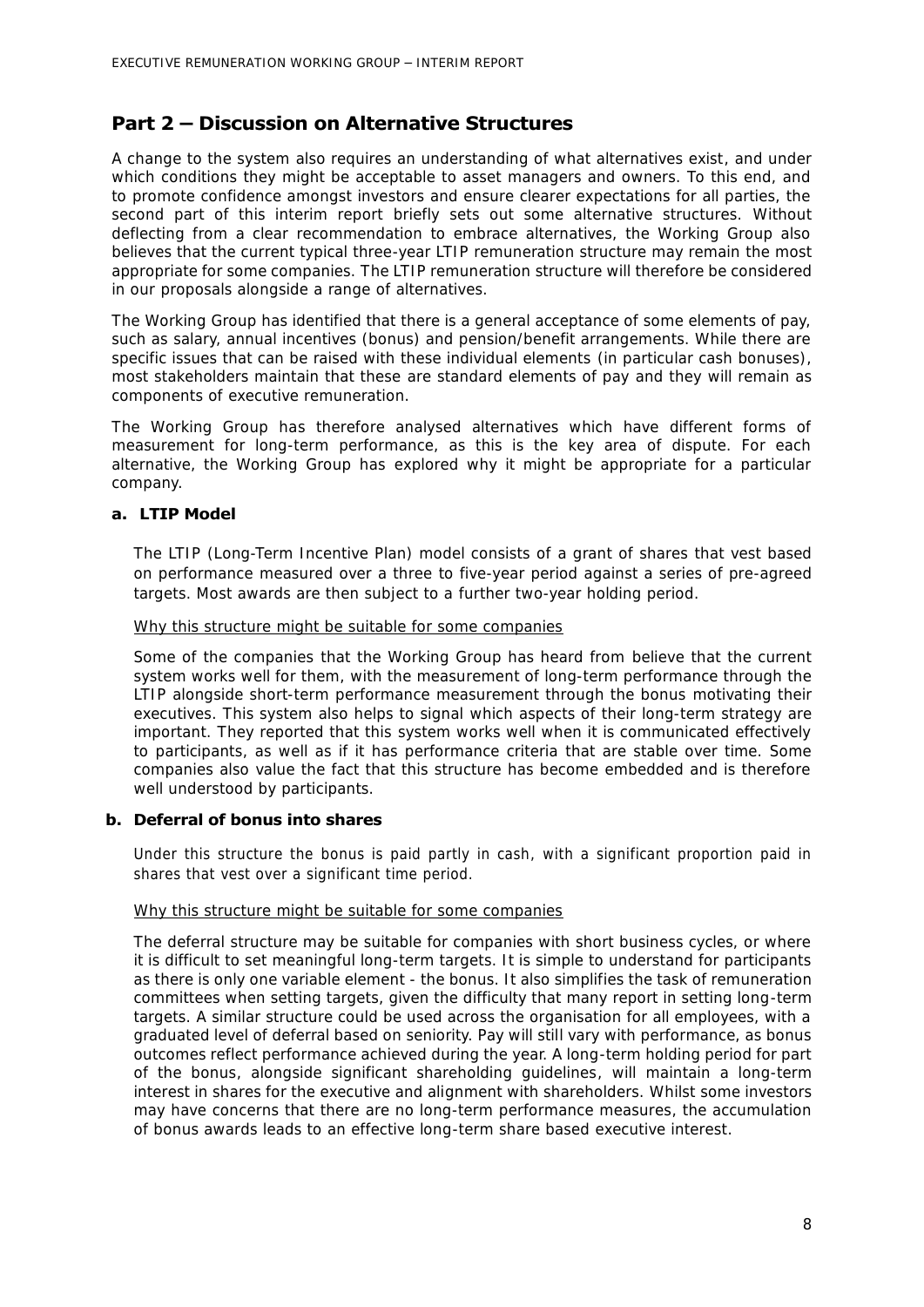#### **c. Performance on grant**

Under this model, participants receive grant of shares awarded based on performance achieved over the previous 3 years. The grant of shares then vests three to five years after grant.

#### Why this structure might be suitable for some companies

This structure maintains a similar format to the current LTIP model, but it overcomes some of the problems of setting robust long-term performance targets as well as the issue of executives discounting the value of LTIPs as they are too distant in the future. That is because, at the time of award, the award value has been decided and the remuneration committee base the award on past performance.

#### **d. Restricted Share Awards**

An annual grant of restricted shares, which will vest after a period of time based on continued employment.

#### Why this structure might be suitable for some companies

This structure encourages a long-term view by making executives invested in the company, with their performance measured ultimately by long-term share price performance. This system would be simpler for remuneration committees who operate it because there are no long-term targets to consider. Some companies have reported that they already use a similar structure to this at levels below the executive committee, so it may allow some companies to harmonise their structure throughout their organisation.

Discussion Point: The Working Group would welcome views on this suite of alternative remuneration structures. Do stakeholders think that they are likely to increase simplicity of remuneration structures and provide better alignment between executives, company performance and shareholders? Are there any other alternative remuneration structures that the Working Group should consider?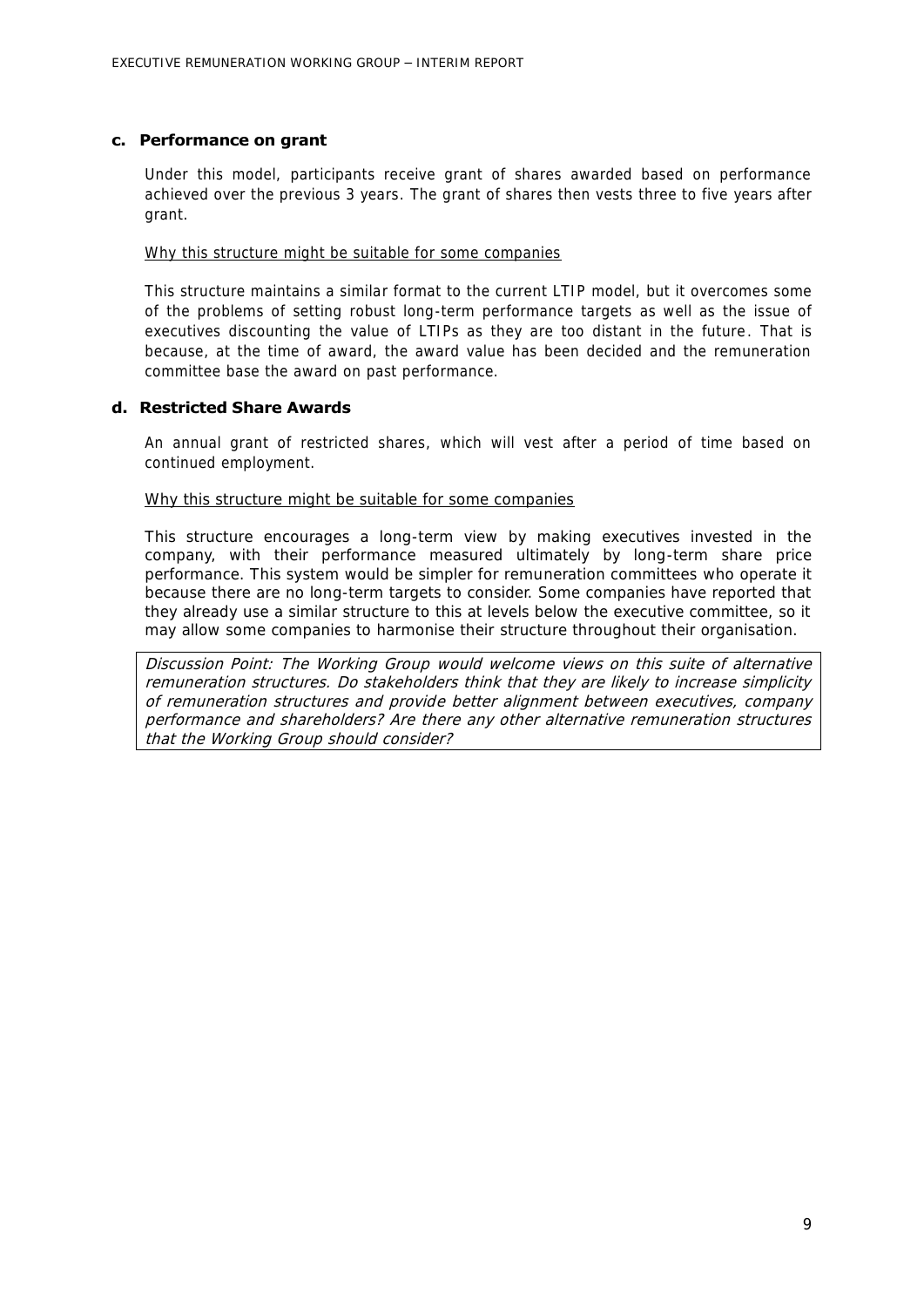# **Part 3 – Consultation on Parameters**

The third part of this report considers conditions and characteristics of structures that might be expected commonly to be present or addressed.

In principle, the alternatives outlined in the previous section may work for different companies, but the Working Group believes that it is also necessary to assess the practicalities of applying such structures. There are various questions about the implementation of these structures that need to be considered, such as:

- Given the increased amount of certainty with alternatives such as restricted awards, how would the value of LTIP awards be translated to reduce the quantum?
- What restrictions need to be in place to prevent payment for failure under alternative structures?
- What size of holding period and shareholding guidelines are appropriate to maintain long-term alignment of executives with shareholders?
- Is are there any action/behavioural change required on the part of companies, remuneration committees, shareholders and other market actors in order to implement alternatives or accept a wider range of structures?

The Working Group has considered some of the answers to these questions and how they could be used as parameters or guidance for those moving to alternative structures.

The Working Group would also welcome views on other areas of guidance that should be provided.

## **a. Discount Rate**

These suggested alternative remuneration structures reduce the overall volatility of outcomes and make pay more certain, as it is not dependent on future performance. A "discount" rate would therefore need to be applied to the value of remuneration currently paid under the LTIP awards.

The Working Group has considered views of consultants, remuneration committees, shareholders and some past practice and consider that a discount rate as high as 50% may be appropriate.

Discussion Point: Do consultees have views on the appropriate discount rate? How will this differ amongst the proposed remuneration structures?

# **b. Length of Holding Periods**

Shareholders currently expect that the total performance period plus holding period for long-term incentives should be at least five years (i.e. a 3-year performance period and additional 2-year holding period). It is unlikely that shareholders would support a reduction in this holding period under alternative models. However, individuals 'discount' or reduce the value ascribed to deferred pay once deferral periods are deemed to be too long. Additionally, the short average tenure of executives mean that long holding periods may extend past the likely length of their tenure, and may lead to the retention effect being rendered useless by an executive's deferred pay being bought out by their next employer.

The Working Group recognises that five years is currently the norm, and that further increases may not bring any benefits in terms of long-term thinking, but may start to have a demotivating effect. The Working Group are open to views on whether phased vesting, and whether a equal vesting over years 3-5 would be acceptable to investors and companies, or whether post-employment holding requirements could be workable and/or beneficial.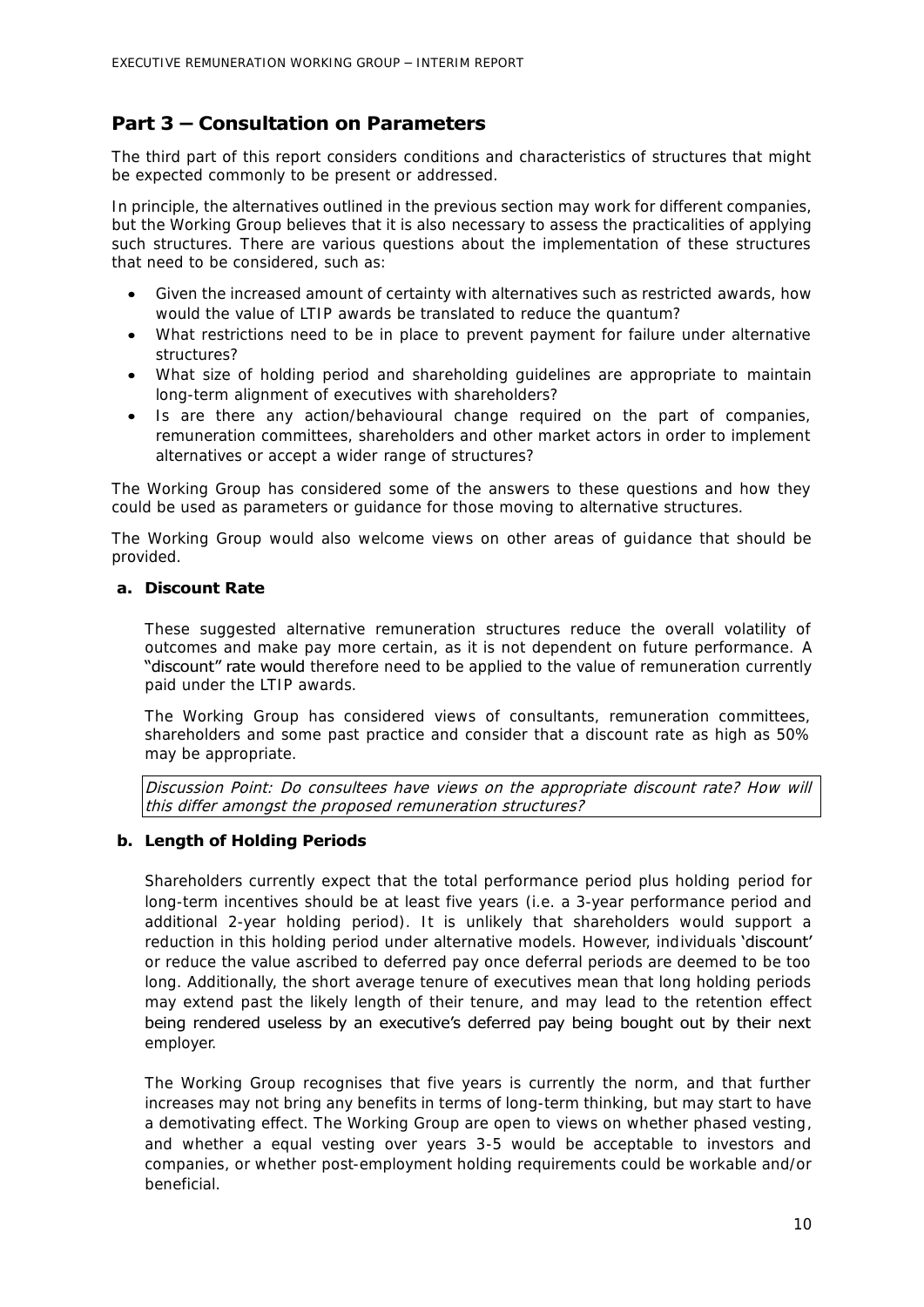Discussion Point: Should holding periods be extended past five years? Would phased vesting of awards (e.g. shares released in equal tranches overs years 3-5) be a more suitable option? Would post-employment holding requirements be beneficial?

## **c. Shareholding Guidelines**

It is now considered best practice that executive remuneration structures include provisions for large shareholding guidelines. However, large shareholding guidelines require individuals to concentrate their wealth into the value of a single asset, leading some to question whether, if an executive is so heavily invested in their own stock, they may become too risk averse.

The Working Group considers that in general for large companies a shareholding guideline of 500% of basic salary is appropriate. However, it recognises that the size of the guideline depends on the value of the basic salary and the share price, as well as the need to give executives appropriate time to build up the guideline, depending on their circumstances when they commence the role. The circumstances of the company are also relevant, as an executive at a well-performing company will need less time to reach the guideline.

Discussion Point: Is a 500% of salary a reasonable guide for shareholding guidelines which would mean that executives have a sufficient holding in their company? How should this differ based on the size of the Company? What length of time should executives be given in which to build their shareholding?

# **d. Avoiding Payment for Failure**

For many stakeholders it is important that the executives are rewarded for good performance but not rewarded for failure. This underpins the current variable pay system that operates now. With changes to investor guidelines and the introduction of remuneration policies there have been limited instances of payment for failure, with the majority of departing directors only receiving their contractual notice payments. Some of the alternative remuneration structures outlined in the paper have less variability in pay and provide more certain outcomes. Therefore it is quite possible that executives in those circumstances would receive larger pay-outs than the current model if the company has not been performing well. To address these concerns, in some structures an underpin or override could be introduced that would provide the remuneration committee with the discretion to reduce or claw back the value of restricted shares in the event a threshold level of performance has not been achieved. In others, the social and corporate affect of multi-million payouts needs to be considered.

The Working Group notes that for some of the alternatives involving higher levels of fixed pay, there is greater pressure on remuneration committees to use their discretion responsibly to avoid payment for failure. The Working Group is seeking views on whether this needs to be formalised through an underpin or specified override, or whether it is expected that remuneration committees would exercise discretion without the need for an underpin.

Discussion Point: Should an underpin or performance override be provided in any guidance?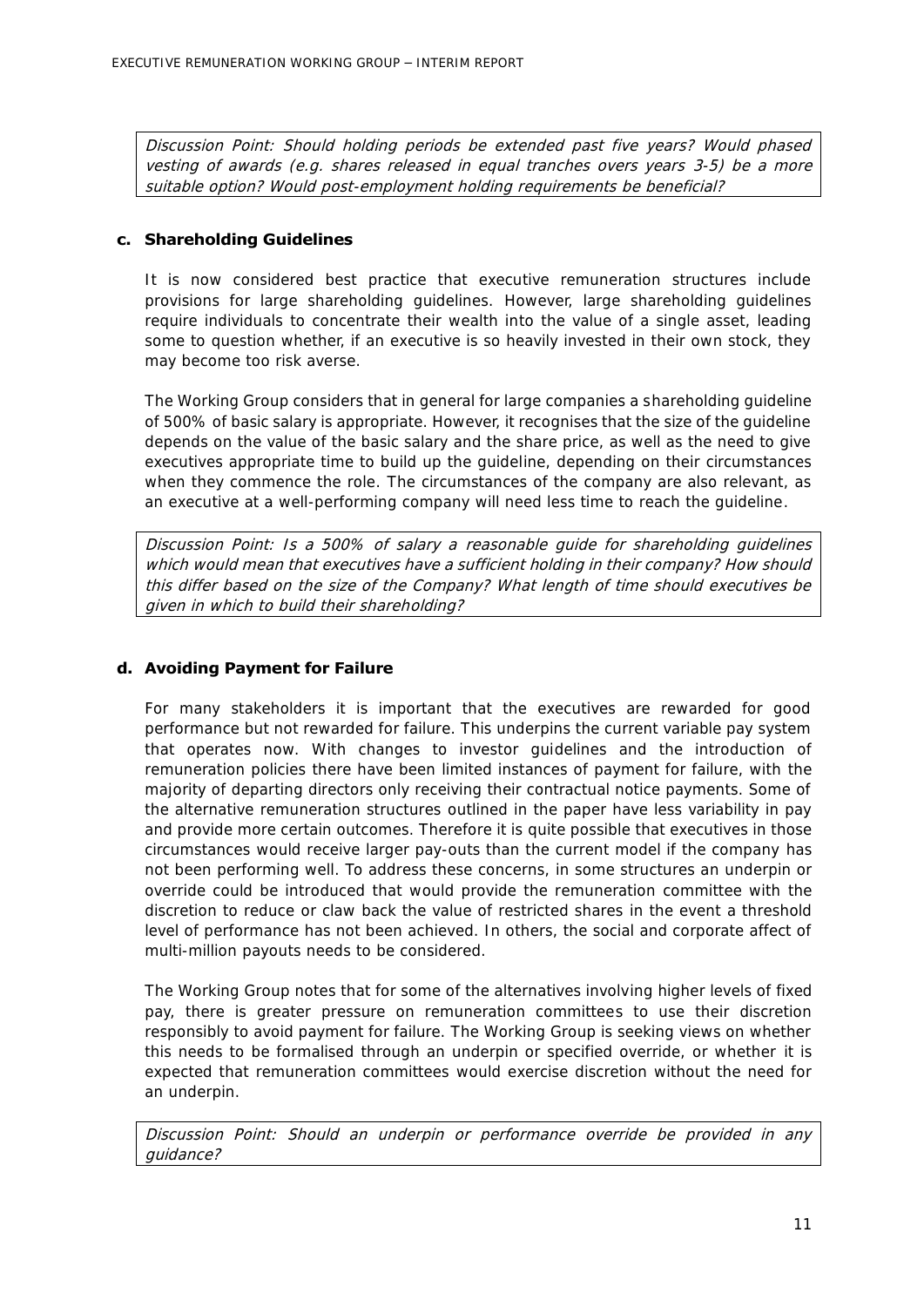#### **e. Accountability**

Giving remuneration committees more flexibility to choose remuneration structures, some of which may involve higher fixed pay, may require committees to take more active judgements on the appropriate overall level of pay or reward in a particular year, given the lack of performance-related pay. The removal of performance criteria in some structures means that these decisions may not be as formulaic as they are now. This will require remuneration committees to take a balanced view of an executive's performance and clearly explain to shareholders why they have taken a particular approach, including explaining the overall division of profits between executives, the wider workforce, shareholders and retained profit for reinvestment in the business. Shareholders will have to listen to the decisions of remuneration committees, but ultimately hold them to account through votes on remuneration reports and/or votes on individual re-election if they are not satisfied. This behaviour may take time to build in, and shareholders and committees will need to build trust to make sure the appropriate outcomes are reached.

Discussion Point: What behavioural change will be needed to implement a system of greater optionality for companies in choosing the appropriate remuneration structure for themselves?

Are there other issues which the working group should incorporate in its considerations?